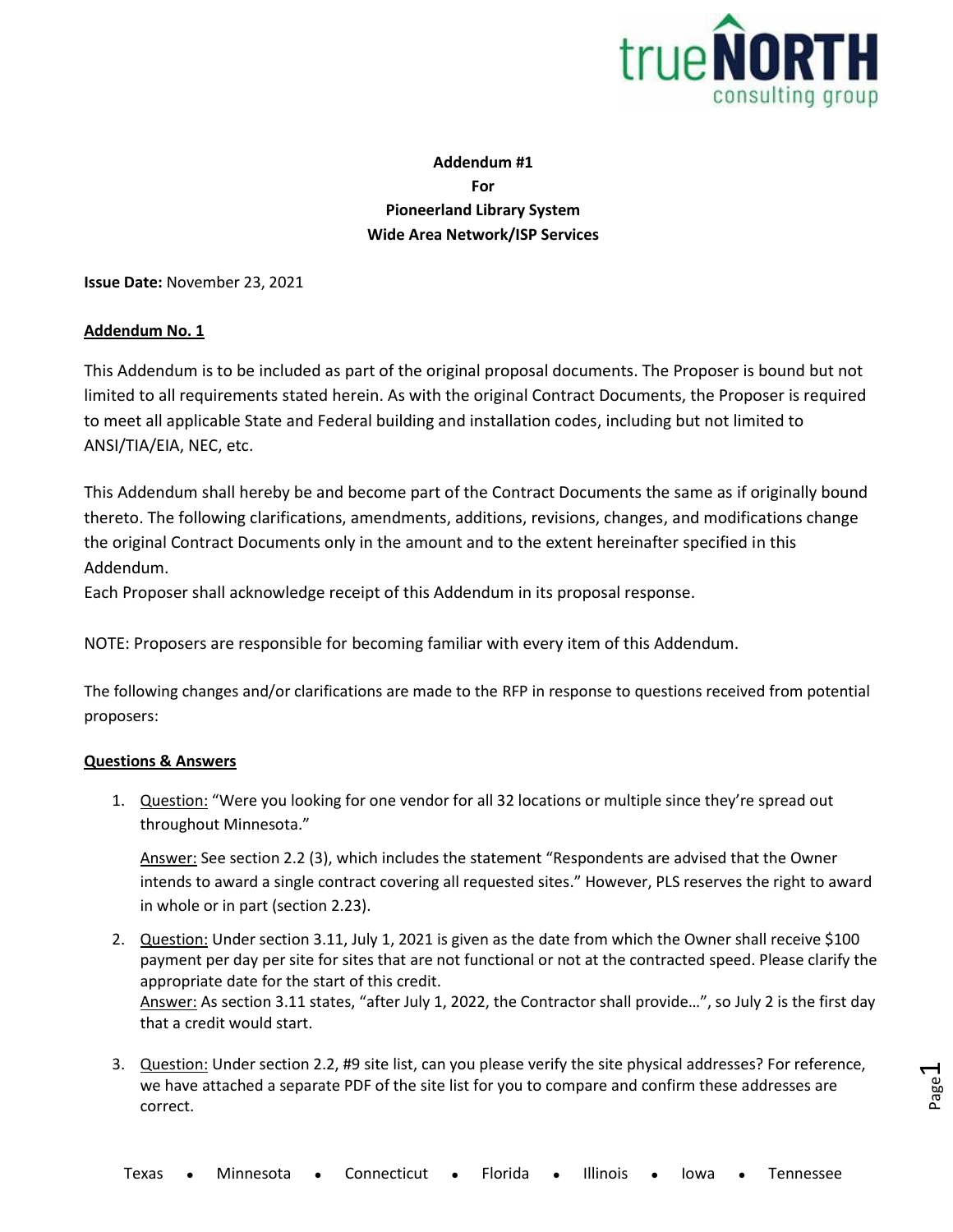

Page  $\boldsymbol{\sim}$ 

Answer: please refer to Exhibit A for site list and physical addresses.

- 4. Question: Under section 4.3, #4b, does this Leased CPE equipment need to be participating in the PLS layer 3 IP routing, or does this Leased CPE need to be the layer 2 physical and operations demarcation point for the Contractor's provided ethernet circuit? To ask differently, is PLS looking for a Contractor provided Managed Router at all locations for IP termination and layer 3 IP routing of the PLS wide area network that will be provided by the Contractor?
	- a. If a Contactor provided managed router is required, please specify the requirements such as ethernet interface count, ethernet type (RJ45, SFP), routing protocol (BGP, OSP), size of existing PLS IP routing table, IP multicast, IP SLA, QoS, encryption (IPSEC), sub-interfaces (one arm routing), DHCP server, etc.…

Answer: PLS is looking for the Contractor to provide a Managed Router at all locations for IP termination and layer 3 IP routing of the PLS wide area network. The router must be provided and maintained by the contractor. The routers must each have two interfaces (one for connection to the provider network and one for connection to the PLS network) and the handoff to PLS equipment must be RJ-45. The router must be capable of QoS, IP SLA, IP multicast, IPSec tunnels, and DHCP server. PLS does not have a preference on the routing protocol.

5. Question: For the private wide area network amongst the 32 sites that PLS is asking for, is there a preferred wide area topology desired? Such as any-to-any private layer 3 network (sometimes referred to as a layer 3 VPN/MPLS)? Or is more of a layer 2 infrastructure such as private point to point circuits with possibly the implementation of a sub-interface with multiple VLANs at Wilmar and the alternate/backup site desired?

Answer: see answer to question #4 above. No specific topology is preferred; although the provider environment must provide an any-to-any private layer 3 network. Routing services and equipment are to be provided by the contractor.

- 6. Question: Under section 4.3, #4d, Firewall services are required.
	- a. Please specify what security services are desired. (e.g. Stateful firewall, IPS, AV, Application Control, Web Content Filtering, IPSec and SSL VPN)
	- b. Please specify whether firewall will only be for Internet edge protection or also network segmentation (describe segmentation desired).
	- c. Please provide quantity of internet connected devices at all locations and total number of PLS users.
	- d. Please provide description of services and equipment accessible from a public IP address through the Internet connection at Willmar.

Answer: For the purposes of this RFP, PLS only requires stateful firewall and IPS. Web content services is not covered under Erate and is not requested in this RFP. For the sake of sizing, refer to the table in the RFP outlining speeds for each site; assume firewall throughput with the above services enabled at 1 Gbps at Willmar. The firewall is to provide perimeter protection and segmentation of the guest network from the internal private network.

7. Question: Under section 4.4, #1, which is adding an alternate site. It states the secondary PLS site is to be determined by PLS, does PLS have a known preferred secondary site at the moment? This will be required in order to quote an Internet circuit at the site to make it a functional backup for Willmar. Answer: For the sake of providing pricing, assume the Litchfield site. Refer to Exhibit A for physical address.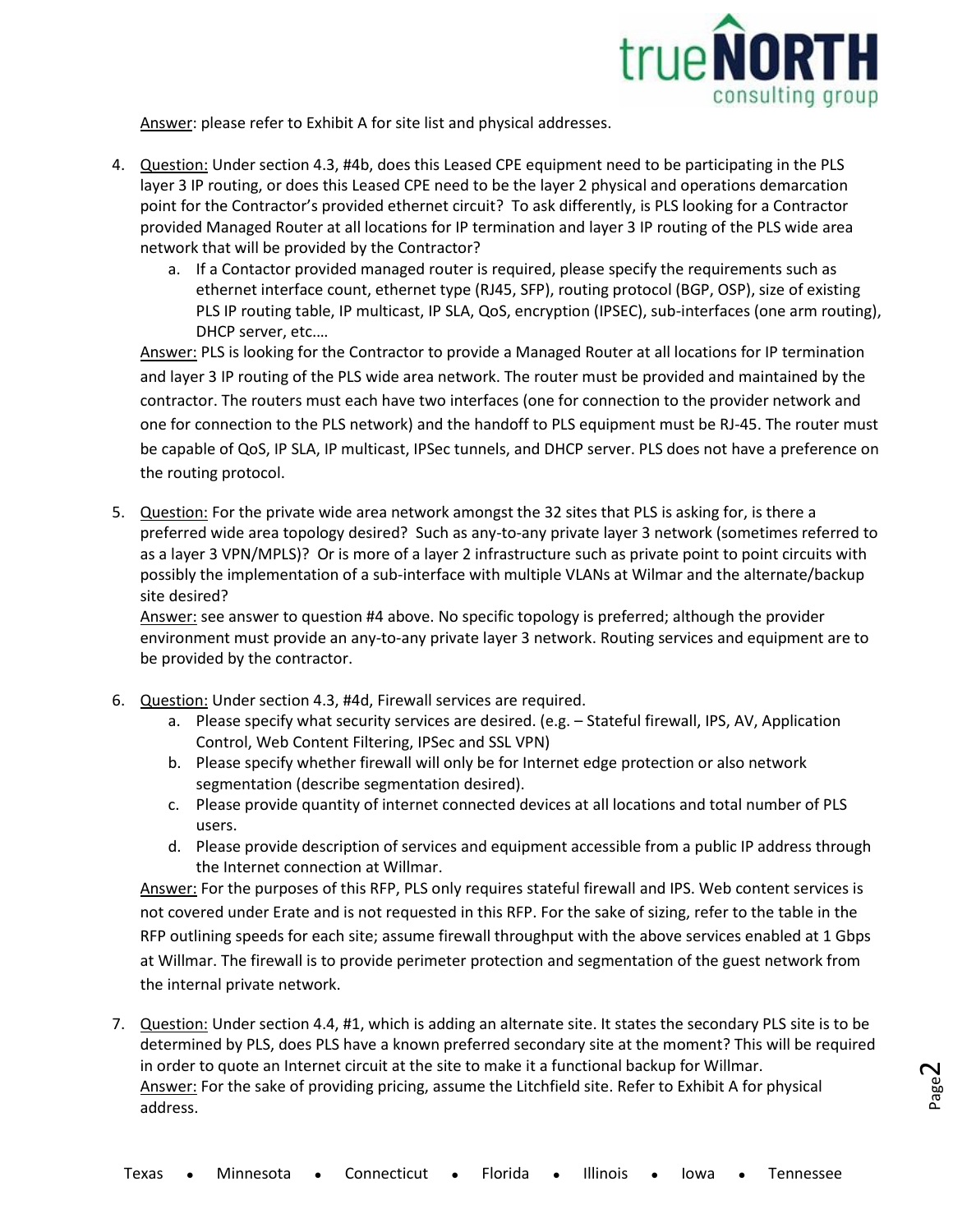

- 8. Question: Under section 4.6, #1, please provide further explanation of what PLS is wanting from a total turn-key WAN system. For example, is PLS looking for Contractor's managed routers that are actively participating in the IP routing for PLS and Contractor configuration of these managed routers? Or is PLS simply wanting the Contractor to provide an ethernet network that allows PLS to perform all required IP routing and configuration for the private wide area component of this RFP and PLS will provide all the required private layer 3 equipment with PLS being responsible for this equipment? It is understood that PLS is looking for a managed firewall for the Internet components of the RFP. This question is strictly in regard to the private wide area network component of the RFP. Answer: refer to answer for question #4 above.
- 9. Question: Under section 4.6, #1, backup power is listed as something to be provided without calling out specific locations. Section 4.7, #8, lists backup power as a requirement for the hub site. Is that the only location that backup power is needed? What is the minimum run-time that solution should support per site?

Answer: PLS requires battery backup systems for each site. Runtime for the hub site is 30 minutes; runtime for satellite sites is 15 minutes.

10. Question: Does PLS currently own their publicly routable IP prefixes (non-RFC 1918) for Internet access or are they leased to PLS from the incumbent Internet Service Provider (ISP)? Via section 4.7, #10, it sounds like the incumbent ISP is providing all publicly routable IPs today and new routable IPs will need to be provided by the new Contractor. Please confirm.

Answer: Confirmed. PLS does not own public IP addresses; the current ISP provides them.

- 11. Question: Under section 4.7, #10, need for public IP addresses for each location is presented.
	- a. What services exist at each site that require access from the public Internet?
	- b. What services exist at each site that require access from other PLS locations?
	- Answer: That information will be supplied to the winning contractor.
		- a. Webserver, Email Server, VPN Server
		- b. HTTP, HTTPS, SSH, Telnet, SMTP, IMAP, LDAP, RDP
- 12. Question: Under section 4.7, #11, Contractor is given responsibility to provide DHCP services for public Wi-Fi services at all sites.
	- a. Please describe equipment configuration currently employed or define how public Wi-Fi is intended to be deployed.
	- b. Does all public Wi-Fi data traverse the WAN and pass through the firewall at Willmar?
	- c. What are the security services that should be implemented for public Wi-Fi on the firewall? (e.g. Stateful firewall, IPS, AV, Application Control, Web Content Filtering)

Answer: PLS requires that the contractor supply DHCP to its wireless access points and to all wired and wireless devices across all sites.

13. Question: For Internet failover at the alternate site, is only outbound PLS Internet access needed for failover or does PLS have inbound services that also need to failover to this alternate site? If inbound failover is needed, please expound upon what is needed such as inbound email failover, inbound web server failover, etc...

Answer: PLS requires inbound services that must remain accessible in case the Willmar site goes offline. For the sake of providing a proposal to this RFP, respondents are encouraged to provide a proposal for a solution for Internet and firewall services for 1 Gbps at Litchfield which includes edge routing intelligence